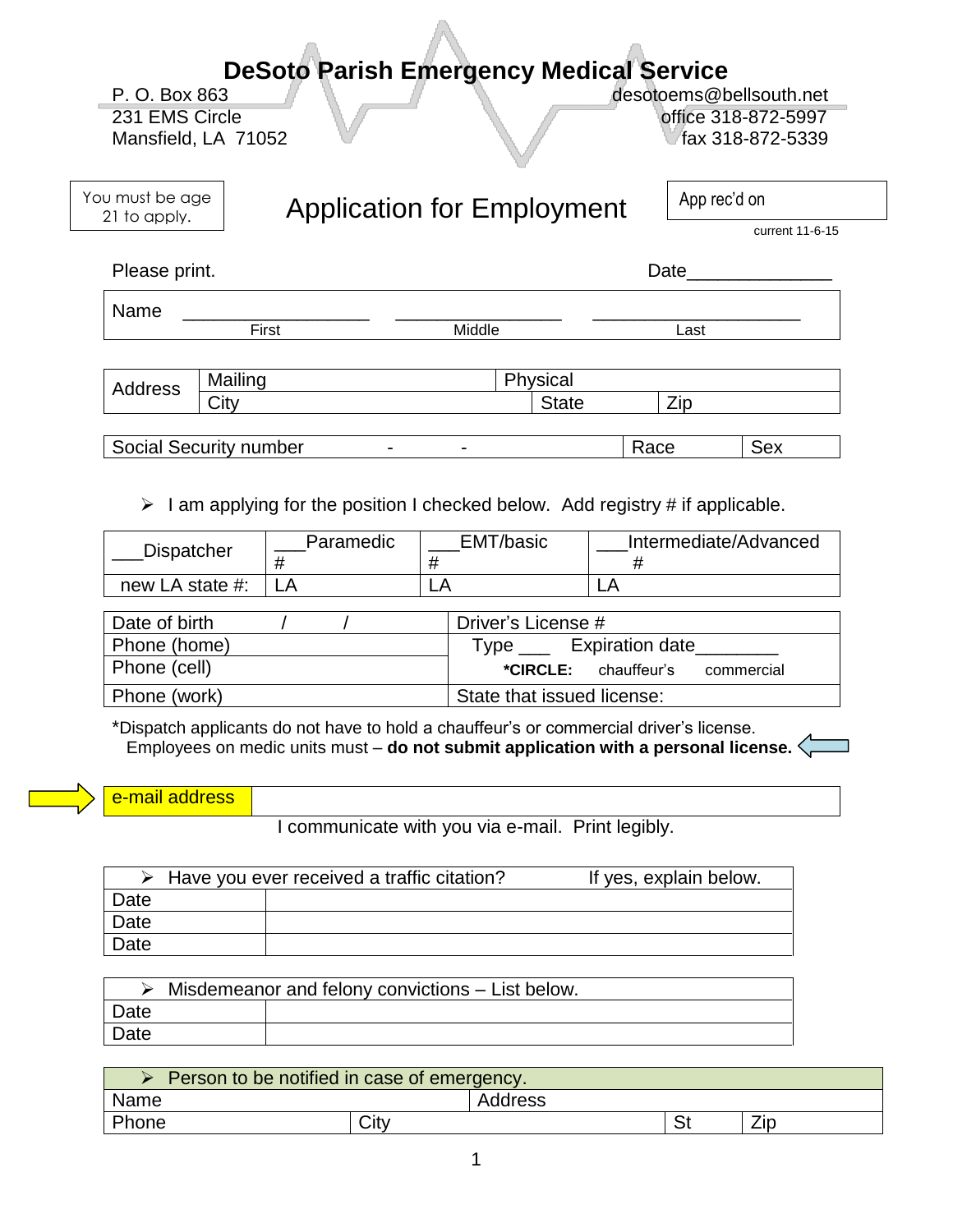### **Educational Background – fill out all that applies to you.**

|                | <b>High School</b> | Address |                                           |              | City     | State |
|----------------|--------------------|---------|-------------------------------------------|--------------|----------|-------|
|                |                    |         |                                           |              |          |       |
| Dates attended |                    |         | Completed GED   Date<br><b>Graduated?</b> |              |          |       |
| trom           |                    | ves     | no                                        | requirements | State of |       |

|      | <b>Technical School</b> |     | <b>Address</b>    |               |  | Citv   | State |
|------|-------------------------|-----|-------------------|---------------|--|--------|-------|
|      |                         |     |                   |               |  |        |       |
|      | Dates attended          |     | <b>Graduated?</b> | Certification |  | Date   |       |
| trom |                         | ves | no                | received      |  | Degree |       |

|                                                            | <b>College</b> |     | Address           | City     |               | <b>State</b> |      |  |
|------------------------------------------------------------|----------------|-----|-------------------|----------|---------------|--------------|------|--|
|                                                            |                |     |                   |          |               |              |      |  |
| Dates attended                                             |                |     | <b>Graduated?</b> |          | Certification |              | Date |  |
| from                                                       | to             | ves | no                | received |               | Degree       |      |  |
|                                                            |                |     |                   |          |               |              |      |  |
| Check here if you are currently attending college classes. |                |     |                   |          |               |              |      |  |

#### **Emergency medical service experience, certifications, training, etc.**

| <b>Certification earned</b> | National Registry # | Instructor |
|-----------------------------|---------------------|------------|
| <b>EMT-basic</b>            |                     |            |
| Date certified              | LA Registry #       | School     |
| Years of experience         |                     |            |

| <b>Certification earned</b>  | National Registry # | Instructor |
|------------------------------|---------------------|------------|
| <b>Intermediate/Advanced</b> |                     |            |
| Date certified               | LA Registry $#$     | School     |
| Years of experience          |                     |            |

| <b>Certification earned</b> | National Registry # | Instructor |
|-----------------------------|---------------------|------------|
| <b>Paramedic</b>            |                     |            |
| Date certified              | LA Registry #       | School     |
| Years of experience         |                     |            |

Include copies if you have them already: **LA Ethics Certificate** and **National Incident Management System** (NIMS) certificates. You can complete them within 90 days if you're hired.

| required *       | date |             | date |                               |
|------------------|------|-------------|------|-------------------------------|
| <b>NIMS 700*</b> |      | <b>NIMS</b> |      | LA State Ethics Certificate   |
| <b>NIMS 100*</b> |      | <b>NIMS</b> |      | Date:                         |
| <b>NIMS 800*</b> |      | <b>NIMS</b> |      | This is required if you are   |
| <b>NIMS 200*</b> |      | <b>NIMS</b> |      | hired by DEMS (gov't entity). |
|                  |      |             |      |                               |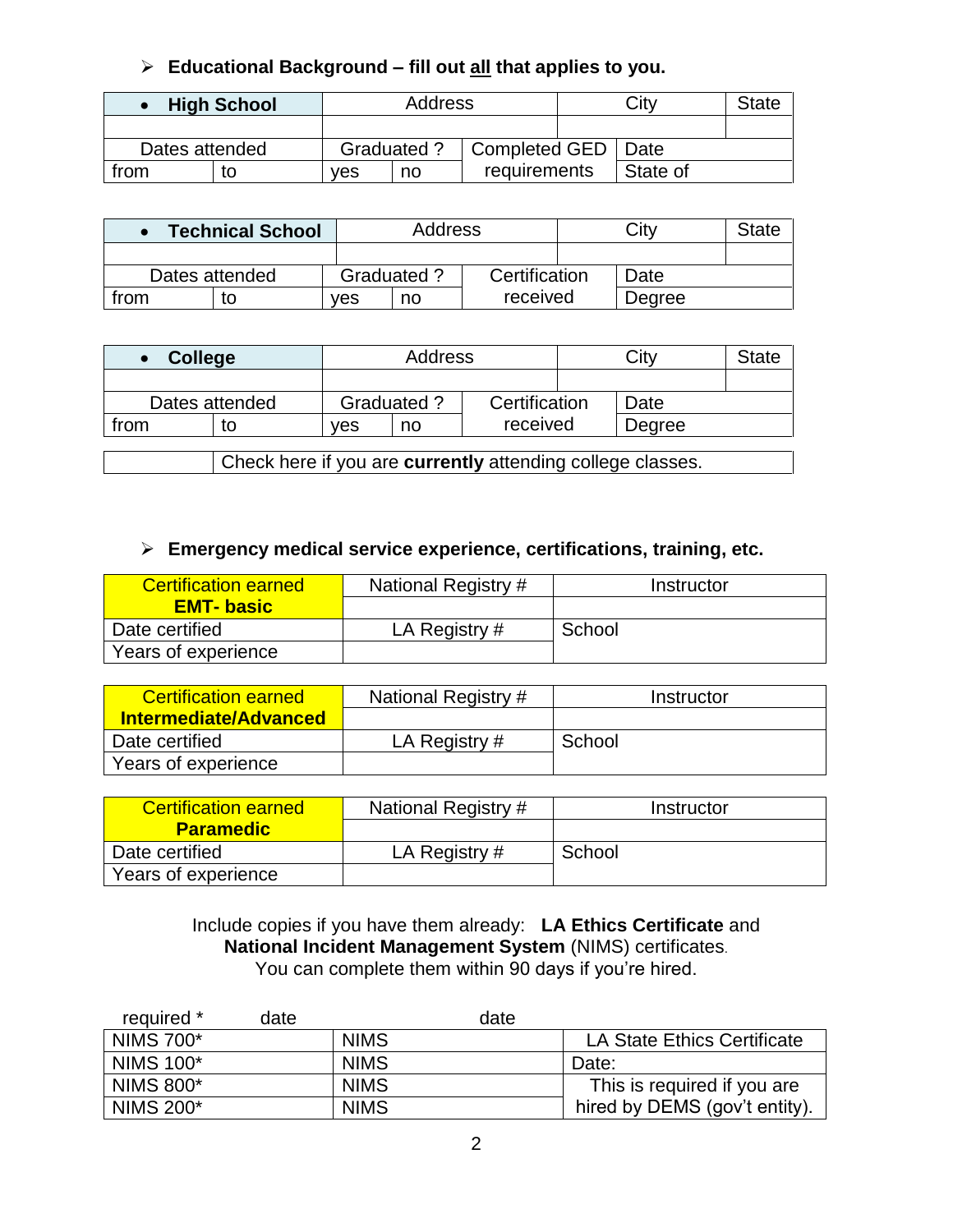#### **Employment History**

Most recent or current employer should be listed first:

|              | Dates              | <b>Current employer information</b> |         |
|--------------|--------------------|-------------------------------------|---------|
| trom         | to                 | Name                                | address |
|              |                    |                                     |         |
| Phone number |                    | city                                | state   |
|              |                    |                                     |         |
|              | Supervisor         |                                     |         |
|              | Reason for leaving |                                     |         |

|              | Dates              | <b>Former</b> employer information |         |
|--------------|--------------------|------------------------------------|---------|
| trom         | to                 | Name                               | address |
|              |                    |                                    |         |
| Phone number |                    | citv                               | state   |
|              |                    |                                    |         |
|              | Supervisor         |                                    |         |
|              | Reason for leaving |                                    |         |

|      | Dates | <b>Former</b> employer information |         |
|------|-------|------------------------------------|---------|
| from | to    | Name                               | address |
|      |       |                                    |         |

| Phone number       | Clt∖ | state |
|--------------------|------|-------|
| Supervisor         |      |       |
| Reason for leaving |      |       |

| Does DeSoto EMS have your permission | Check one of the | Yes | Nc |
|--------------------------------------|------------------|-----|----|
| to contact your previous employers?  | following:       |     |    |

#### **References**: List 2 persons (not relatives) who can give current or former information about you. **Must include phone number.**

| Name                                    |      | Phone |              |
|-----------------------------------------|------|-------|--------------|
| Address                                 | City |       | <b>State</b> |
| Relationship you have with this person: |      |       |              |

| <b>Name</b>                             |      | Phone |       |
|-----------------------------------------|------|-------|-------|
| Address                                 | City |       | State |
| Relationship you have with this person: |      |       |       |

| • Do you have any physical or emotional condition that | Yes | No |
|--------------------------------------------------------|-----|----|
| might limit your performance in your job?              |     |    |
| If yes, explain:                                       |     |    |

|--|